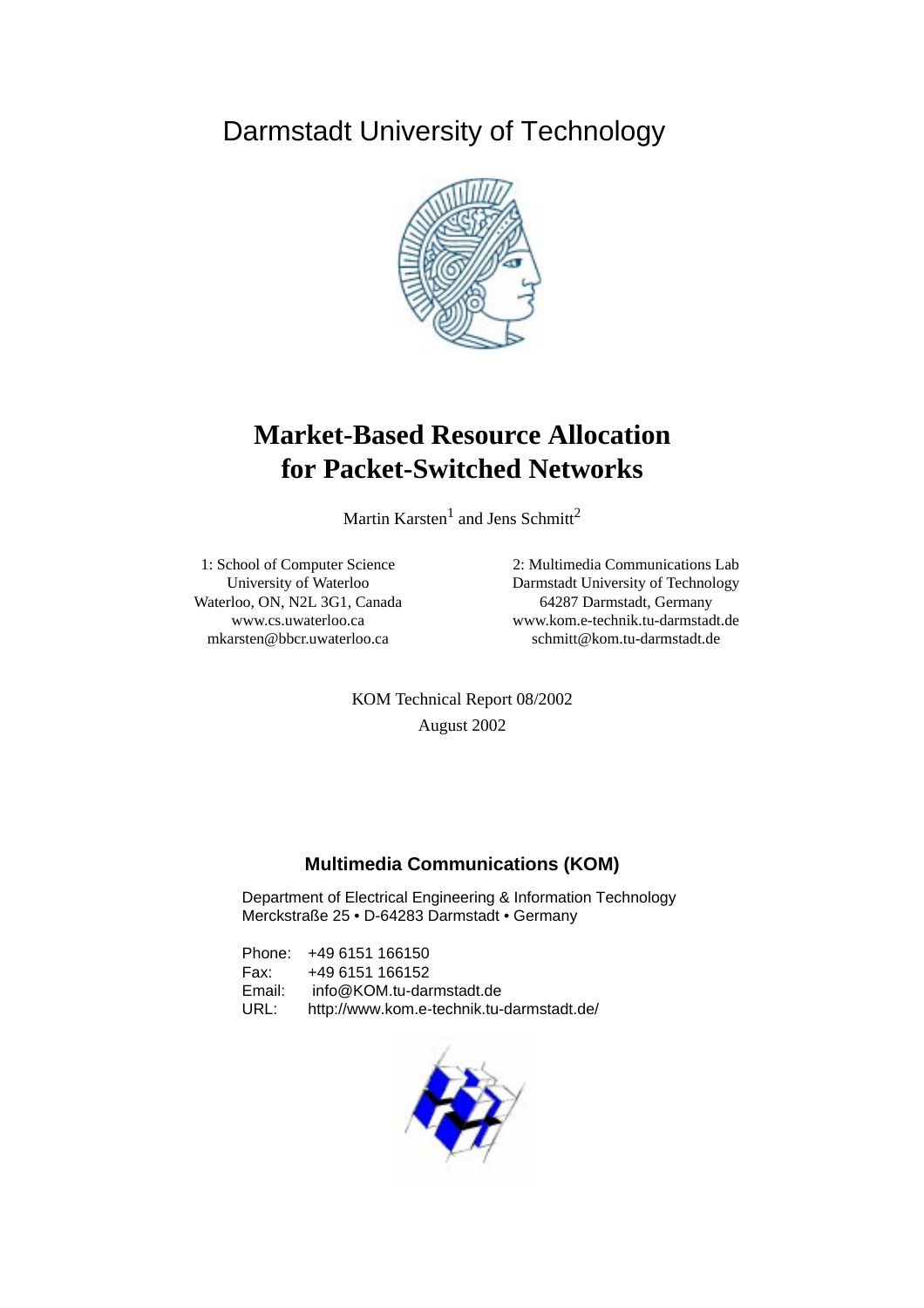# **Market-Based Resource Allocation for Packet-Switched Networks**

Martin Karsten<sup>1\*</sup> and Jens Schmitt<sup>2</sup>

1: School of Computer Science University of Waterloo Waterloo, ON, N2L 3G1, Canada www.cs.uwaterloo.ca mkarsten@bbcr.uwaterloo.ca

2: Multimedia Communications Lab Darmstadt University of Technology 64287 Darmstadt, Germany www.kom.e-technik.tu-darmstadt.de schmitt@kom.tu-darmstadt.de

# *Abstract*

*Market forces are the most effective mechanism to fairly and efficiently allocate resources among competing service requests. However, for distributed resources, the implementation of a coherent market mechanism can be complex and costly. In this paper, we present the design and prototype implementation of a distributed resource allocation system that allows to apply flow-based market mechanisms to a network domain. The system design guarantees a constant execution complexity and an extremely simple layout of internal nodes. All relevant intelligence is located in the edge systems. We explain how the system can be used to realize various types of market mechanisms and show the potential for efficient implementation by means of lab experiments using the system prototype. This work is based on earlier conceptual proposals and theoretical analysis. It is focused on the system design and implementation aspects, as well as on questions of detail, which are usually ignored by existing theory work.*

# **1 Introduction**

The current Internet consists of a large number of forwarding resources (links and routers) and offers a best-effort transmission service to end systems. Despite many research proposals, there is only limited explicit resource allocation deployed inside the networks forming the Internet. Basically, the networks rely on cooperation between end systems to fairly share resources by using TCP for data transmission and consequently employing the inherent congestion control algorithms implemented in TCP. However, there are several limitations in this basic model that currently restrict the usage of packet-switched networks for different applications, such as business-critical, real-time or multimedia applications that impose stringent performance requirements on the underlying infrastructure. First, the basic TCP-based model cannot offer quantifiable a-priori guarantees of traffic performance and second, it does not allow to control the resource allocation and differentiate between service requests beyond treating every flow as equal.

The usual solution to this problem is given by QoS technologies, which employ some kind of differentiated, *proac-*

<sup>\*.</sup> The work reported here has been carried out while the author worked at the Multimedia Communications Lab at Darmstadt University of Technology. The work is partially sponsored by the EU 5th Framework, IST Programme, Project 11429 "M3I"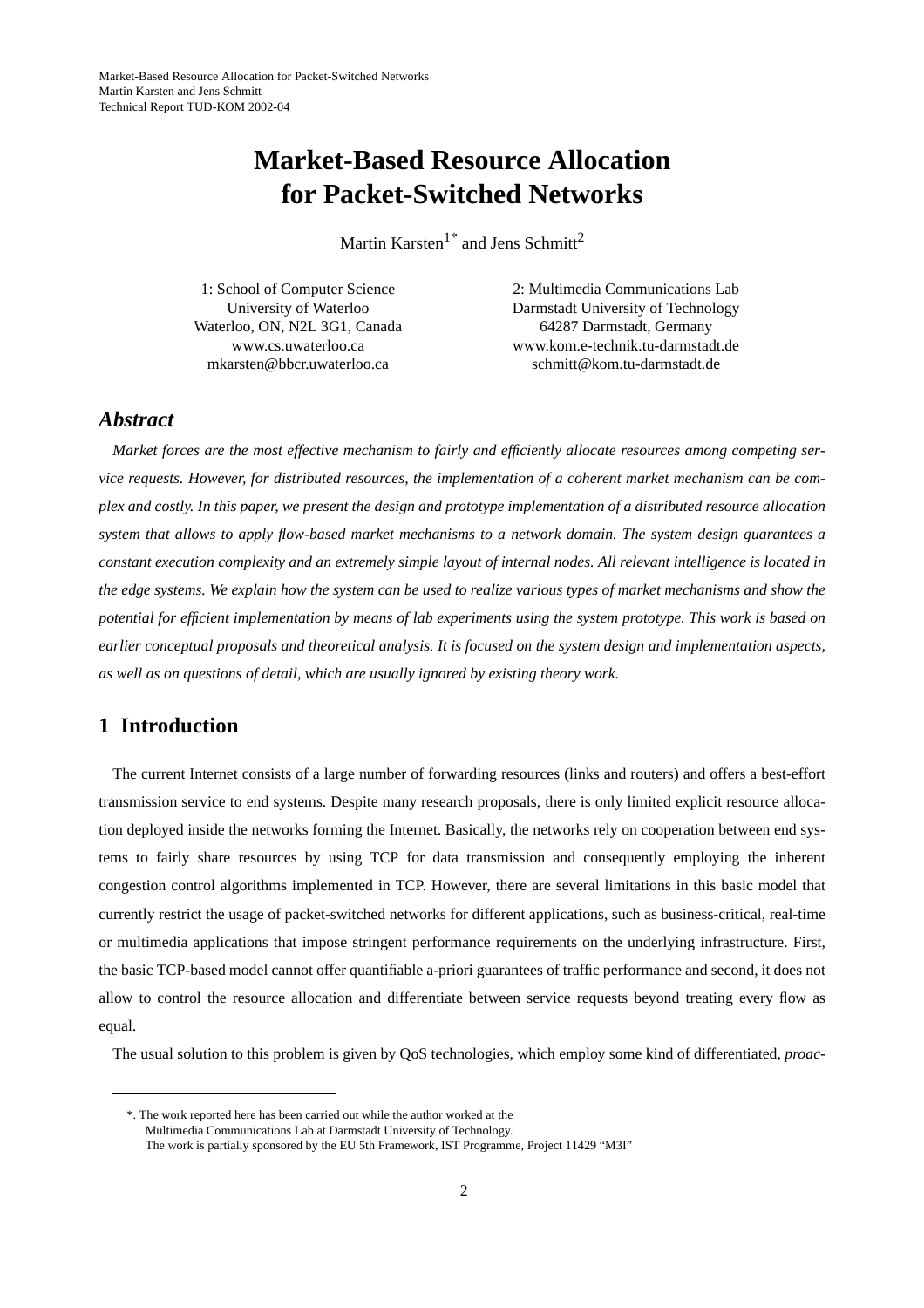*tive* resource allocation. Numerous proposals have been published throughout recent years and some of the more prominent examples are briefly presented and discussed in section 2. In this work, we investigate a solution that uses a radically different principle, much more in line with the original TCP-based mechanisms, to provide for predictable traffic performance and service differentiation. The system essentially allocates transmission resources by means of a distributed resource market. Based on earlier conceptual work in this direction, we study the detailed challenges for the overall system design by means of an experimental software prototype. Thereby, this work also complements existing theoretical analysis and simulation results that already indicate many interesting characteristics of such a system.

The paper is organized as follows. In the next section, we review previous and related work. Based on this, the details of the problem statement are explained in [section 3](#page-4-0) and solutions are provided in [section 4](#page-5-0) by presenting the design and implementation of an effective and resource-efficient market-based resource allocation system. [section 5](#page-11-0) contains an overview about the technical experiments that have been carried out with this prototype, so far and [section](#page-14-0) [6](#page-14-0) summarizes the paper and discusses topics for future research.

# **2 Related Work**

The discussion of related work is structured according to the different aspects of resource allocation in packetswitched networks. We begin by discussing prominent QoS proposals and then specifically look at those employing edge-based admission control. Afterwards, some background information on distributed resource markets is given before the specific topic of pricing and charging for network services is discussed.

## **2.1 QoS Proposals for the Internet**

The last fifteen years have seen a tremendous amount of research on how to provide network QoS for large-scale internetworks as the Internet (see [1] for a recent overview). In particular, this research also manifested itself in standardization efforts, particularly within the IETF (Internet Engineering Task Force). The first comprehensive architecture being proposed was the so-called IntServ (Integrated Services) architecture [5]. IntServ is built on a rather traditional style of proactively reserving resources per session, thus basing upon the call paradigm known from connection-oriented telecommunication networks. As a signalling protocol, the Resource reSerVation Protocol (RSVP) [7] was proposed to allocate resources according to the IntServ service model [4, 20] on a per-flow and per-hop basis, in its first version. Due to doubts about the scalability of the IntServ architecture because of the per-flow operation, another architecture called DiffServ (Differentiated Services) was put forward [6]. DiffServ explicitly excluded perflow treatment within the core of DiffServ domains, but operates on a small number of behaviour aggregates by giving them differentiated forwarding behaviour in interior network nodes and controls entrance to DiffServ domains by appropriately conditioning traffic at its ingress. While the scalability characteristics of DiffServ are certainly better than for classical IntServ, it needs to be mentioned that the power of a DiffServ domain to give strict QoS guarantees heavily depends on complex strategies to overprovision the network correctly [7].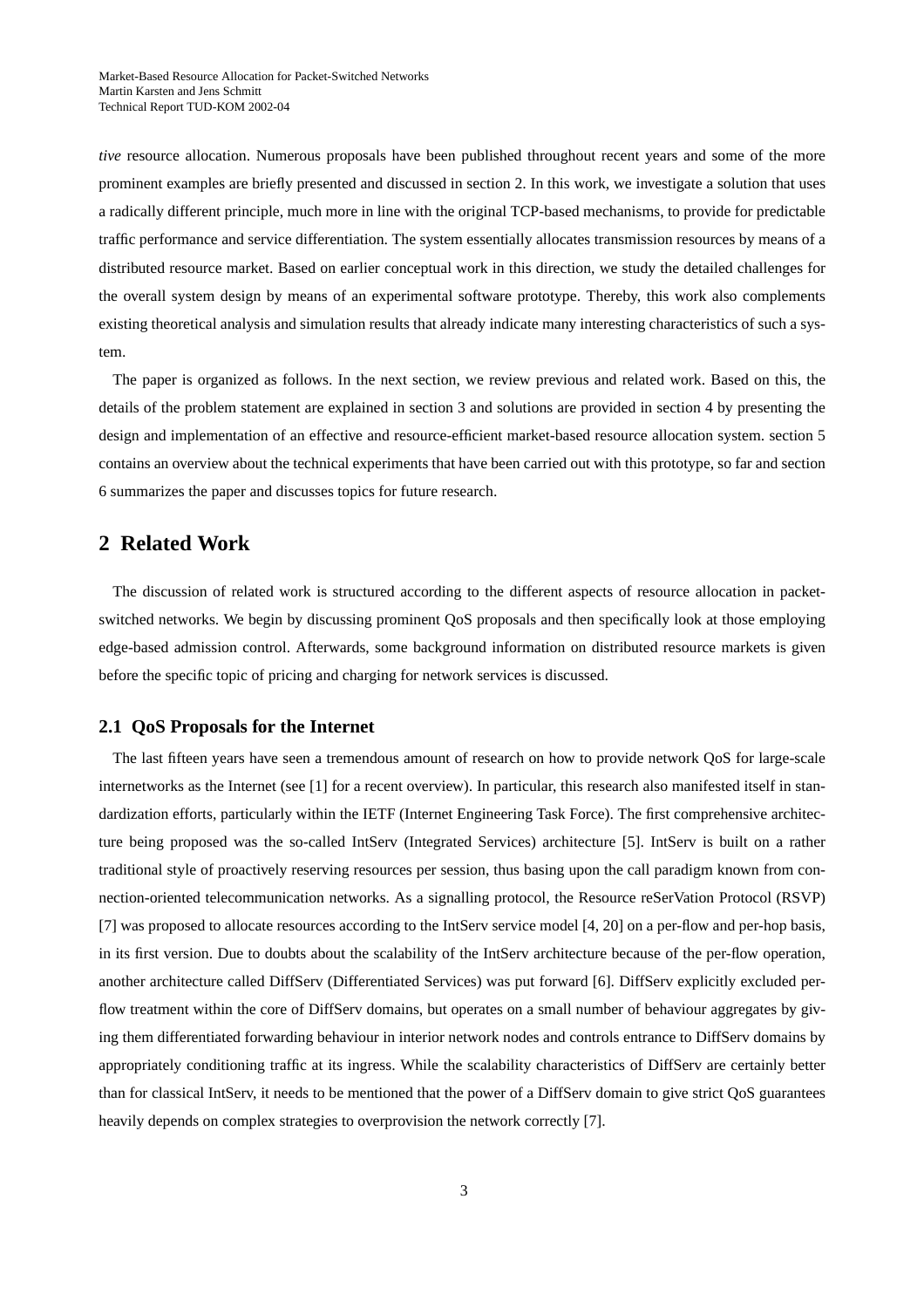Both IntServ and DiffServ have seen numerous enhancements from their basic architecture to alleviate some of their respective problems (see again [1] for a very up to date overview). However, both of them can be considered proactive approaches where the current network state is not taken into account, at least on small (say round-trip time) timescales. However, as is discussed and to some degree shown practically in this paper integrating feedback and interpreting it as economic signal may be a more efficient, yet working alternative. In particular, the open issues with respect to integrating charging mechanisms into technical proposals like IntServ and DiffServ could also be circumvented.

#### **2.2 Edge-based Admission Control**

Our architectural choice is for edge-based admission control, that is, we assume independent domains providing QoS for elastic and in particular inelastic traffic flows by using admission control gateways located at the edges of these domains. We are not the first to follow this technical architectural paradigm, yet the different proposals (including ours) differ very much in their details and in the way they are analysed, whether being based on theoretical, experimental or just conceptual considerations.

In [8], Kelly et al. describe a system similar in concept to what they propose in [9]. The difference between these two is that in [8] an admission control gateway does the probing for the end systems whereas in [9] this functionality is distributed to the end systems. The authors regard the latter step as a refinement, however, these two proposals could also be viewed as independent evolution paths. The analysis of the system of admission control gateways in [8] is based on modelling and simulation and therefore abstracts from many real-world issues. While it is not the only goal and would from our perspective be a restricted view, our work could also be seen as an experimental validation of the theoretical insight from [8]. From a technical point of view, our system is simpler, because it does not require explicit probing.

A DiffServ framework for edge-based admission control is described in [10]. It allows for traditional as well as measurement-based admission control. The measurement-based part is based on packet marking at core routers. In contrast to our work, the feedback is generated per-flow while in our case it is aggregated per path. Furthermore, the proposed marking schemes are not evaluated, neither theoretically nor experimentally, in their interplay with admission control schemes, owing to the purely conceptual nature of [10].

In [11], Knightly et al. present an egress-based admission control architecture based on monitoring traffic characteristics per path at egress nodes. These measurements are based one-way per-packet delay measurements, which is all but trivial. Such measurements then allow to make an admission control decision based on the concept of statistical traffic envelopes. The core network is viewed as a black box and in contrast to our work gives no feedback on the current network load. Yet, with minimal load feedback as provided in our system proposal, the admission control procedure can be made much more simple and robust.

All related proposals presented here are similar to our work, in that they carry out admission control at system edges. Nevertheless, as discussed, there are a number of differences in the design details. Only the proposal(s) in [8,9] consider the network domain as a distributed resource market and none of the proposals combines technical admis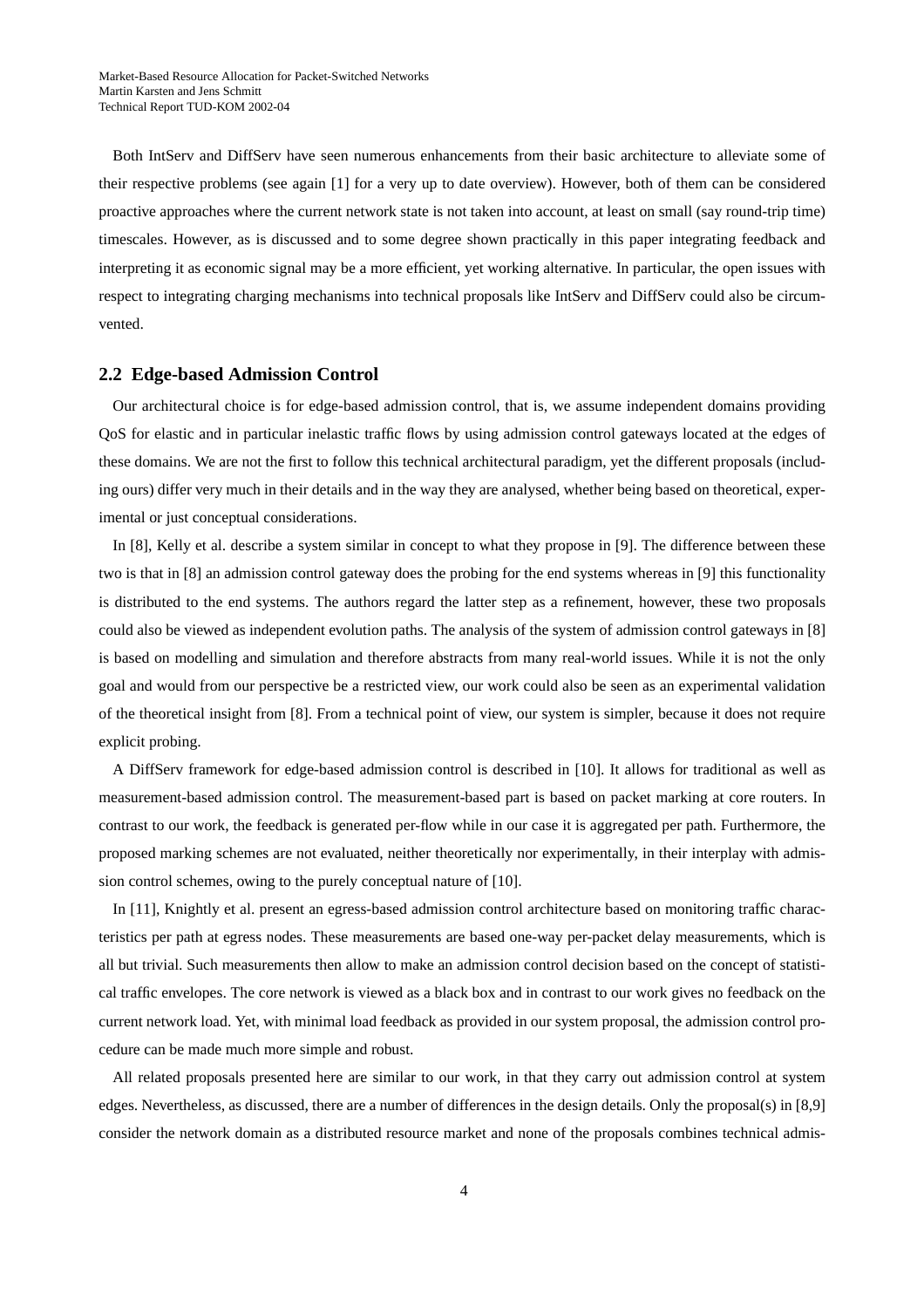<span id="page-4-0"></span>sion control with appropriate dynamic pricing.

# **2.3 Distributed Resource Markets**

In a seminal paper, [12] brought the economic elegance for congested resources to the attention of the network research community, in their so-called "Smart Market" approach. However, being a centralized solution to the inherently distributed problem of allocating resources to users in the Internet, it could only be viewed as a conceptual proposal to show the theoretically achievable benefits of such a scheme if it could be implemented in the Internet. In particular, the NP-hard nature of multi-dimensional and combinatorial auctions [13] was neglected in the original proposal. In fact, our proposal can be viewed as a distributed approximate solution to this problem with a very low complexity.

#### **2.4 Pricing and Charging for Network Services**

Earlier work has studied the problem of charging for network services in the context of traditional, proactive network QoS systems. For example, [14] presents a system to enhance RSVP signalling for intra-domain cost allocation and inter-domain charging signalling. On the other hand, the work in [15] reports about building an auction model for signalled resource reservation and studies the transactional problems associated with multiple resources along a path. In [16], the concept of a *Guaranteed Stream Provider* (GSP) is introduced, which forms the basic theoretical blueprint for the system presented in this paper.

# **3 Problem Statement and Overview**

As illustrated in the previous section, existing work indicates that it is well feasible to consider a system of network forwarding resources as distributed market and achieve stable and predictable rate allocations by means of market forces. The major goal of this work is to investigate how these basic findings can be used for actual system design and to provide solutions for problems of detail. In this context, we focus on long-lived flows with rather stable transmission rate requirements. There are mainly two types of applications that we have in mind. On one hand, multimedia communication services often have only limited capabilities to adapt to changing transmission performance. On the other hand, aggregated traffic, for example in a VPN environment, often has strict minimum transmission requirements, but benefits from additional transmission rate, if available. Similar to earlier proposals, the system uses binary packet marks to encode an aggregated load signal into the packet stream, which is then interpreted at system edges.

For several reasons, it seems impractical to realize a global distributed resource market across the Internet. First, this would require a global, strictly uniform understanding of the meaning and implications of packet marking algorithms. This level of algorithmic homogeneity between networks is very unlikely in the Internet. Second, faulty end systems might corrupt the stability of the resource allocation and compromise the robustness of the system. In this case, it is very hard to handle the resulting liability questions. Third, only the receiver of a packet stream encounters marked packets while only the sender is eventually capable of adjusting the sending rate. This creates a severe trust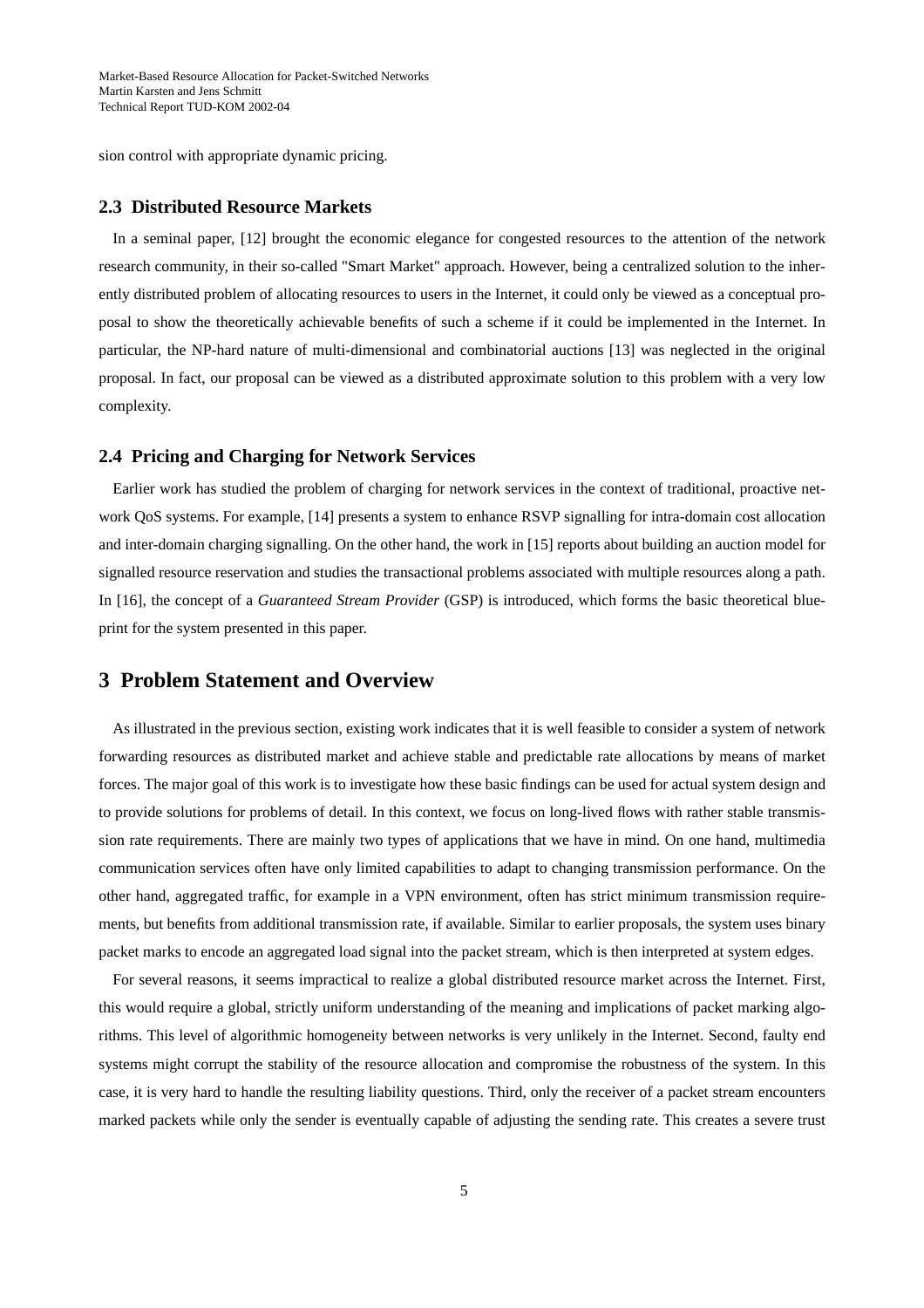<span id="page-5-0"></span>and security problem, because either receivers must only receive packets from trusted senders, or the sender must be held responsible for the marking rate observed at the other end of the transmission path. For these reasons, the system presented here operates on the scope of a network domain and provides a traditional signalling interface to clients and adjacent networks.

Any kind of proper market mechanism achieves stability by converging towards an equilibrium of supply and demand. Nevertheless, additional regulation is likely necessary to ensure system stability in times of excessive or unstable demand and to fulfil regulatory requirements for general access to basic services. Again, this problem can be solved by carrying out technical admission control and traffic regulation at system edges. However, the location and particular details of such components then have to be considered.

To fully utilize available resources, it might be useful to offer load-adaptive traffic regulation, instead of always regulating incoming traffic according to a fixed sending rate. Nevertheless, the resulting excess traffic must not prohibit resource allocation to new flows. Any kind of reactive resource allocation system can only observe the load that is caused by actual traffic. If senders do not fully utilize their rate allocation, there is a potential for overbooking, since unused but already allocated rate is not accounted for when accepting new requests.

A signalling protocol is needed to communicate with clients of the system, as well as between edge gateways. It is highly beneficial to align signalling procedures to existing signalling protocols to simplify inter-operation with endto-end signalling and to enable the reuse of available technology.

Finally, there are subtle problems associated with setting an appropriate price. Assuming a fixed charge per marked packet introduces two practical problems. First, when each marked packet is associated with a fixed price, the total price for any given transmission rate is finite, because forwarding capacity is finite. If the price elasticity of users exceeds this finite price, the network faces uncontrolled and excessive demand. Second, depending on the details of the packet marking scheme in place, it is not always clear whether the overall marking probability reflects the packet length and whether that is desirable (which in turn depends on the routers' processing cost compared to the links' bandwidth cost). In any case, a fixed price per mark might open the possibility for arbitrage by choosing appropriate packet lengths.

# **4 System Design and Implementation**

Many aspects of the implementation design, for example the choice of the basic signalling protocol, are not governed by fundamental requirements, but rather chosen according to their practicality for implementation, experimental investigation, and later deployment. The system requires two bits in the IP packet header, such as the ECN bits [17]. The terminology of ECN is adopted for the presentation and the prototype actually uses these two bits. However, the abstract system design is of course not bound to using these specific bits. For example, it could as well be implemented using two other bits from the available space of DiffServ code points [18].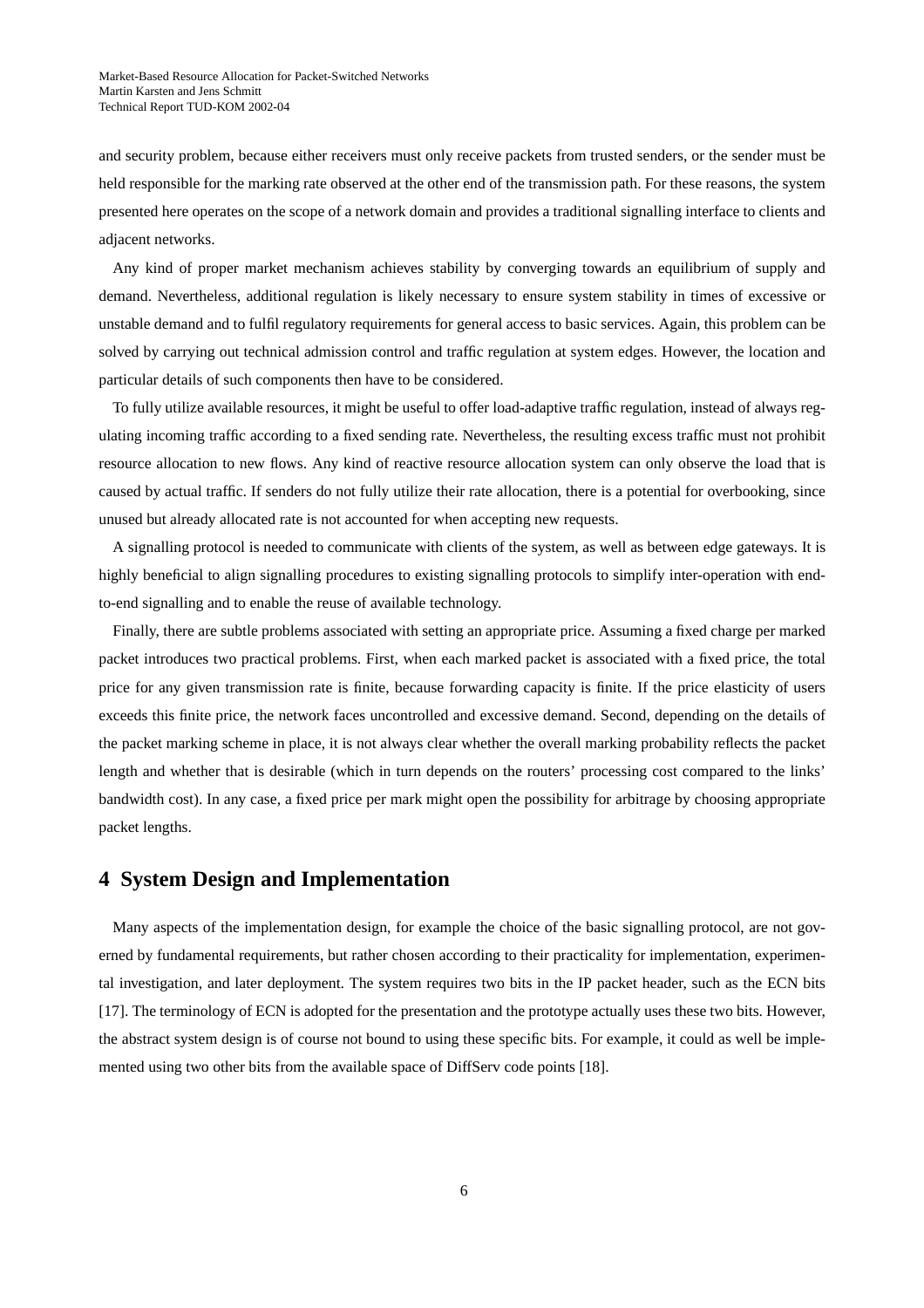## **4.1 Overview**

The system is domain-oriented with *load control gateways* at the edge of the network reacting to signalling requests and carrying out admission control, traffic regulation and path load estimation. *Internal nodes* only perform packet forwarding on a first-in first-out (FIFO) basis and mark packets depending on the current load situation. Gateways operate in the roles of both *ingress* and *egress* gateways, depending on the direction of traffic flows. An ingress and an egress node connected through a routing path in the network are termed *peers*. The price setting and distribution functions are logically decoupled from the rest of the network control system. They can be implemented as separate components or collocated with load-control gateways. A price distribution protocol and a price setting framework have been specified and implemented [19], but are not discussed here in detail. Figure 1 presents the different roles of system components along the transmission path. Note that the admission control decision can be carried out at either the ingress or the egress gateways. In both cases it is necessary to exchange signalling information between the egress and ingress gateway.

Ingress gateways control traffic on a per-flow basis through (modified) token bucket regulators and egress gateways collect load information on a per-peer basis by inspecting the packets arriving from the network. No specific precautions are taken to control the delay of packet transmissions other than the overall goal of keeping the queue lengths as short as possible. It is well possible to combine this system with specific scheduling regimes, though. In general, there are multiple scenarios to employ this system. First, the admission control part of the system can be separately applied to a dedicated service class, for example in the framework of DiffServ. Alternatively, the full system might be used to manage resources of a common traffic class and to offer distinguished services to certain traffic flows, using only admission control or a combination of admission and flow control. Further, the system also can be employed in a multi-path routing scenario by considering the endpoints of each routing path as virtual peers.

### **4.2 Packet Marking**

We distinguish between two basic types of marking algorithms according to the different load signal that is encoded in the packet stream. A threshold-based marking (TBM) algorithm marks all packets when the forwarding



Figure 1: System Overview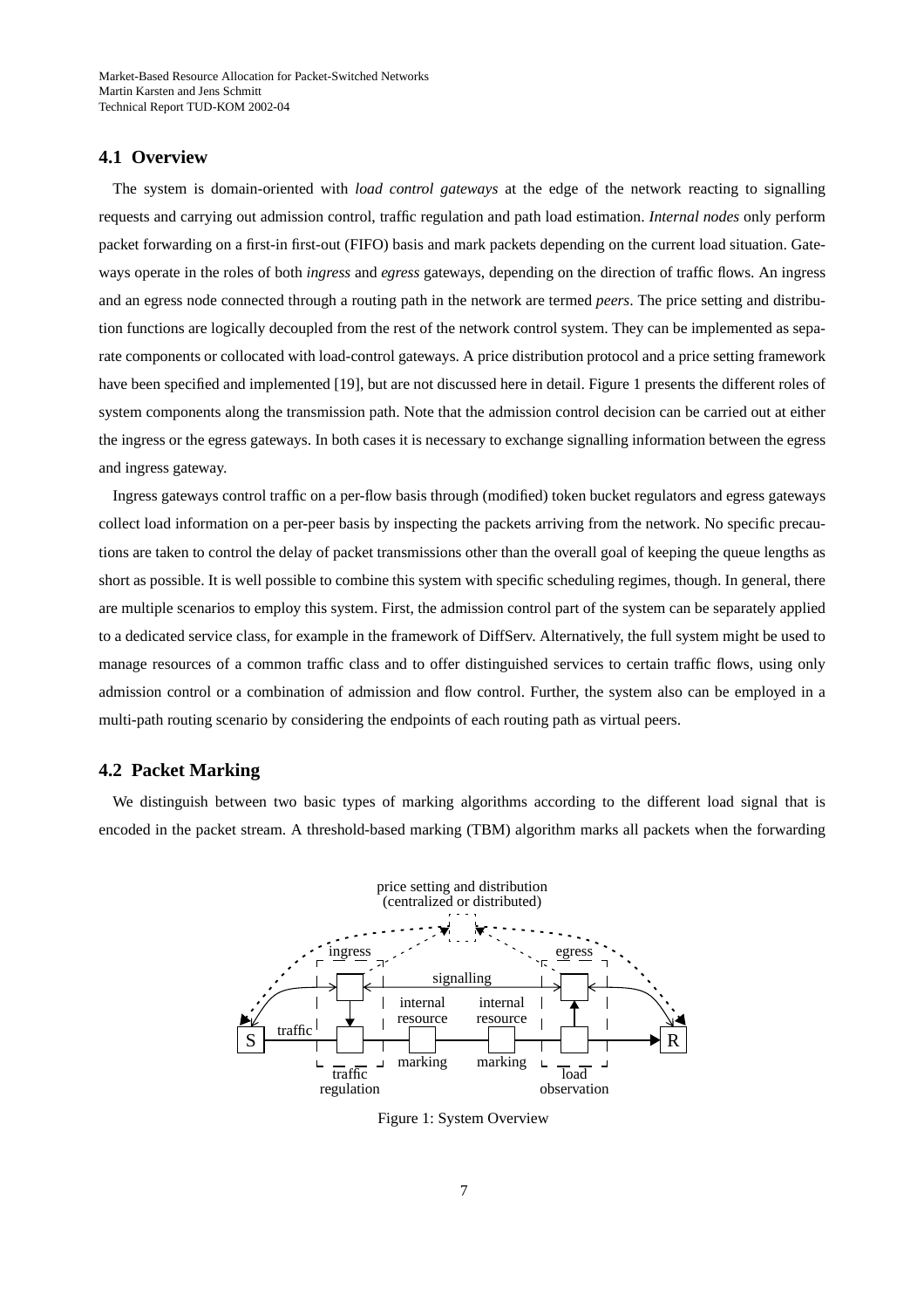<span id="page-7-0"></span>rate at a resource exceeds a certain threshold. Otherwise, no packets are marked. For edge systems, the packet stream carries a binary signal, which is set to one when any resource along the path is loaded beyond its local threshold. Note that on the flow time-scale that is being considered for this work, marking algorithms such as AVQ [20] and VQ [8] essentially operate like threshold-based marking. This has been experimentally verified in [21]. The other type of algorithm is load-based marking (LBM) [22], which marks packets with a probability that depends on the relative forwarding load. Since only a continuous marking signal provides enough information to derive load-based prices, the system uses linear LBM for this purpose.

Depending on the overall scenario, packet marking may need to be combined with a differentiated dropping algorithm to discriminate between packets from registered and unregistered flows. This is described and investigated in [21], but not described here in further detail.

## **4.3 Admission Control**

The egress gateway observes the relevant information for load estimation. Incoming packets which have the ECT bit set are classified to determine the sending peer (ingress). Then, per-peer statistics containing the number of packets, number of marks and number of bytes, as well as the duration of the observation interval, are updated. This information is used by the admission control procedure to estimate the relative load along a transmission path as the fraction of marked packets from total packets received during a recent time period. A new request can be admitted, if this fraction does not exceed a certain threshold Λ. The nature of the system being reactive requires that a safety margin must be accounted for by this admission test, because there is a feedback delay between the actual load situation in the network and the installation of a new request, and vice versa.

Further, there exists a potential problem of unnoticed overbooking. If sources send less traffic than initially negotiated, the observed path load does not account for the unused but booked capacity, which might lead to excessive overbooking. It might be beneficial to allow a controlled amount of overbooking, therefore the admission test includes a parameter to configure the relative amount of overbooking. Let *l* be the estimated relative load along a transmission path,  $c$  the total booked transmission rate and  $u$  the actual used rate. The adapted estimated relative load  $\hat{l}$  is then calculated as

$$
\hat{l} = l \times \left(1 + \beta \left(\frac{c}{u} - 1\right)\right) \tag{1}
$$

with  $β ∈ [0,1]$  determining the relative influence of booked but unused capacity. A small value for  $β$  denotes an optimistic system configuration in which the potential overbooking is largely ignored and a large value for β denotes a conservative setting. Note that this calculation implicitly assumes that the overbooking situation at multiple gateways is roughly similar, otherwise a more complicated mechanism is needed. The actual value of β depends on the behaviour of traffic sources and can probably only be determined by long-term observations of an operational system. Such observations could then allow to devise a much more sophisticated and statistically tractable estimator than (1).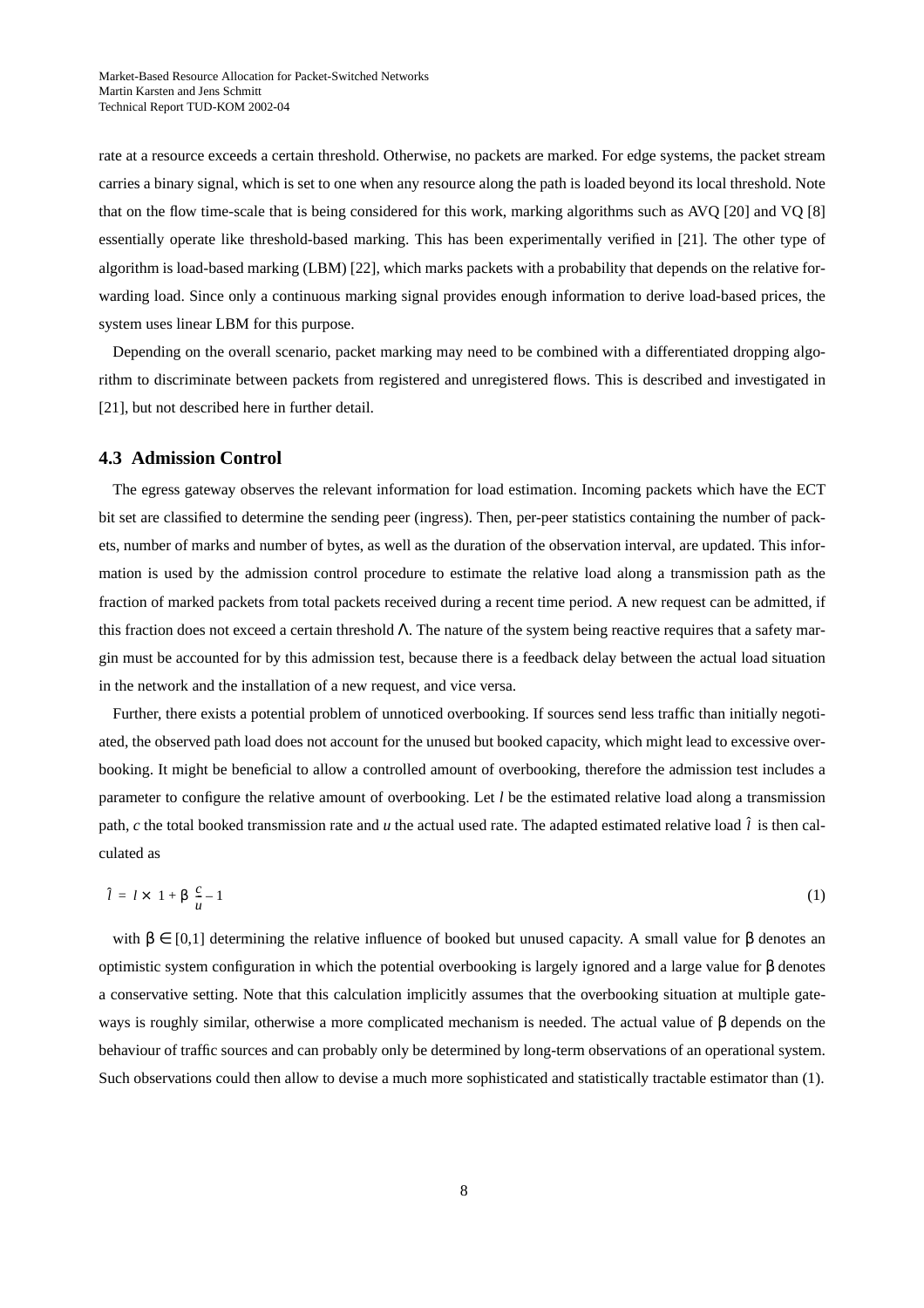## <span id="page-8-0"></span>**4.4 Pricing and Charging**

When employing load observations and admission control per path of the network, a dedicated time-based price can be calculated from the aggregated load observation per path. A number of pricing schemes can be built using very little information. As presented in the previous section, the number of packets, marks, bytes and the measurement duration is available. Some possible pricing schemes are presented below, followed by a discussion about service charging.

#### **4.4.1 Static Mark-based Pricing**

When setting a fixed price per mark  $\alpha$ , the load-dependent price per transmission rate can be calculated as

$$
P(r) = \frac{\alpha \times m \times r}{l \times t} \tag{2}
$$

with *r* being the transmission rate, *l* being the average packet length, and *m* being the number of marks during the last measurement period *t*. This however requires the notion of an average packet length, which is not always obvious and further, because of the fixed price per mark, might not be sufficient to always protect the network from excessive demand.

#### **4.4.2 Dynamic Mark-based Pricing**

To handle increasing demand in (2), the price per mark can be adjusted iteratively by increasing it whenever the demand reaches a critical threshold. Alternatively, a load-based price per mark  $\alpha'$  can be calculated as

$$
\alpha' = \frac{\alpha \times p}{p - m} \quad \text{for} \quad p > m
$$
\n<sup>(3)</sup>

with *m* and  $\alpha$  as above, and *p* being the number of packets during the last measurement period. Thereby, in theory the price per mark continuously goes to infinity with increasing network load, while in reality it is discrete because of the discrete number of packets *p* and number of marks *m*. In reality, it is also bounded by the fixed transmission capacity of the network. Of course, if all packets would be marked, that is, if  $p = m$ , (3) cannot be used any more. However, this situation is effectively avoided by the technical admission control described in secti[on 4.3.](#page-7-0)

#### **4.4.3 Rate-based Pricing**

It is also possible to set the price corresponding to both the packet rate  $r_p$  and the byte rate  $r_b$  of a request. The pricing function then looks like

$$
P(r_p, r_b) = \frac{\gamma' \times r_b \times m}{b} + \frac{\alpha' \times r_p \times m}{p}
$$
\n<sup>(4)</sup>

with *m*, *p* and  $\alpha'$  as above,  $\gamma'$  being analogous to  $\alpha'$ , and *b* being the number of bytes during the last measurement period. Since this price has components for the packet rate and the byte rate of service requests, it can effectively prohibit the potential arbitrage discussed in [section 3](#page-4-0). Also, since the pricing function goes to infinity when the network load increases towards a critical value, it can be used to protect the network from overload, except if a faulty client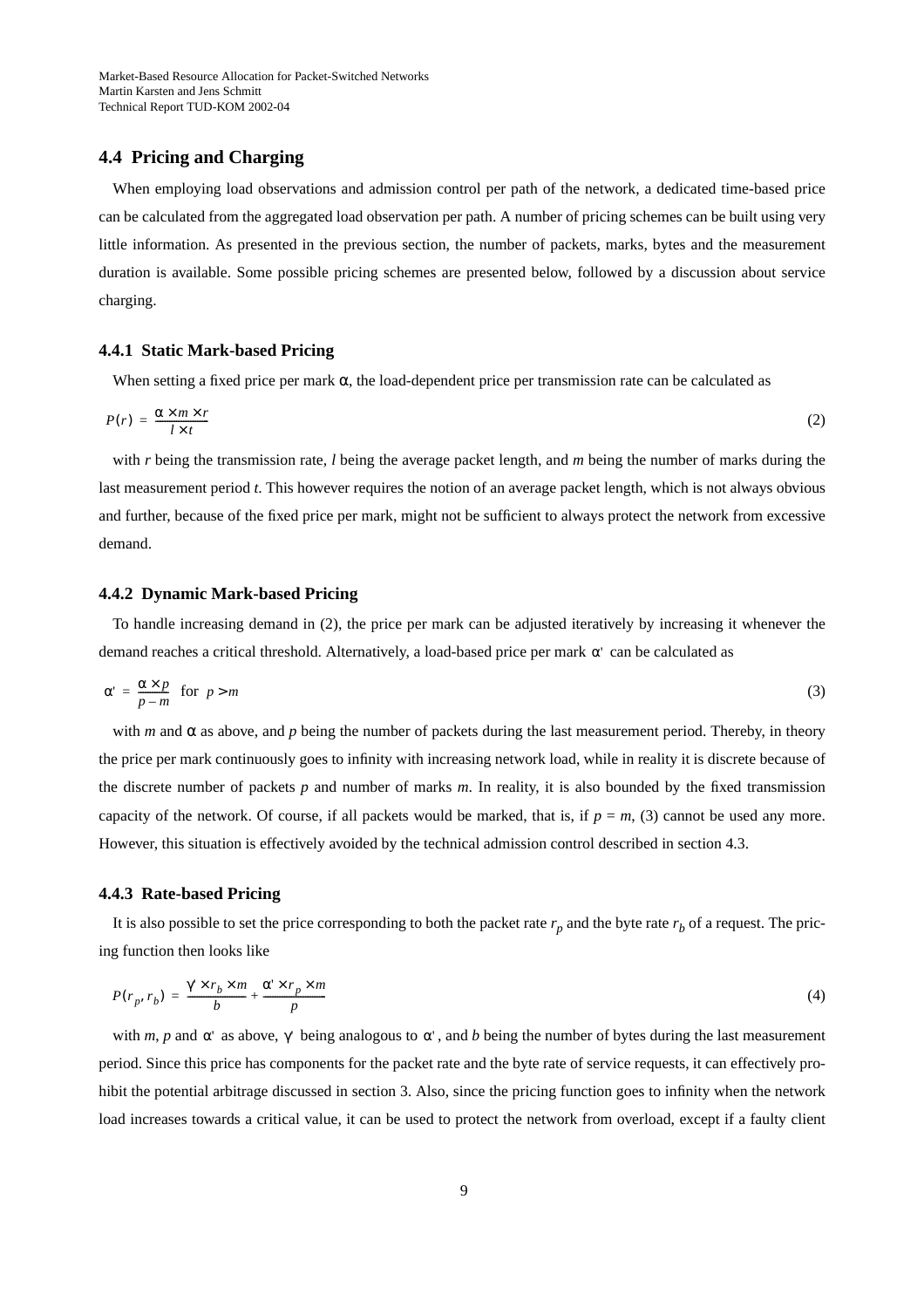<span id="page-9-0"></span>ignores the price.

Since the other two pricing functions can be realized by counting packets respectively marks, they can be implemented without load control gateways. The price function [\(4\),](#page-8-0) however, also takes into account the transmission rate in bytes per time unit. This information is available at egress gateways without extra execution cost.

#### **4.4.4 Service Charging**

The most recent price information is distributed via the separate price distribution protocol [19]. The system is built on the assumption that an arriving service request indicates the client's consent with the recently published price. A service auction can be implemented, for example by starting with a very high price and reducing it over time. The higher each client's perceived value from completing the service, the earlier it accepts the published price. However, separate price and service request channels introduce a problem. Since the price distribution protocol can hardly be made fully reliable, it would be necessary to associate an incoming service request with the most recent price by means of the request signalling protocol. This problem is postponed to future work.

### **4.5 Adaptive Traffic Regulation**

One of the system's goals is to offer a load-adaptive service to clients, that is, clients can request a basic service rate, but might be allowed to exceed this rate, if network capacity is available. A modified version of the token bucket algorithm is used to control the amount of traffic entering the network. A standard token bucket regulator (TBR) is characterized by depth *d* and rate *r* and the amount of available tokens *t* is calculated for each packet transmission as

$$
t_{new} = \min(t_{old} + \tau \times r, d)
$$

with τ being the time interval between the current and the previous packet. To offer a load-adaptive service, similar to other proposals, we propose an *Adaptive Token Bucket Regulation* (ATBR) algorithm which additionally includes a scaling factor *s*. The amount of tokens is then calculated as

$$
t_{new} = \min(t_{old} + \tau \times r \times s, d) \quad \text{with} \quad s = \frac{\Lambda - \epsilon}{l} \tag{5}
$$

for admission control threshold  $\Lambda$ , path load *l*, and a small  $\varepsilon > 0$ .

The scaling factor *s* is determined by the estimated load along the path and allows to temporarily exceed a request's basic rate allocation when the network is lightly loaded. It is however necessary to avoid the system to be fully loaded with excess traffic from scaled token buckets, because load control gateways cannot distinguish between regular traffic load and such excess load. If scaling of ATBRs were not limited, the excess traffic could increase the network load above the admission control threshold. Incoming requests would then be rejected, although resources are still available in principle. In order to maintain priority of incoming service requests, the admission control threshold Λ minus a small safety margin ε is divided through the current relative load estimation *l* and used as scaling factor for the token buckets.

To explain the basic rationale for the adaptation of the scaling factor *s*, consider the operation of the linear LBM algorithm at internal nodes. Assuming that the sum of basic rate allocations is less than a certain fraction of the capac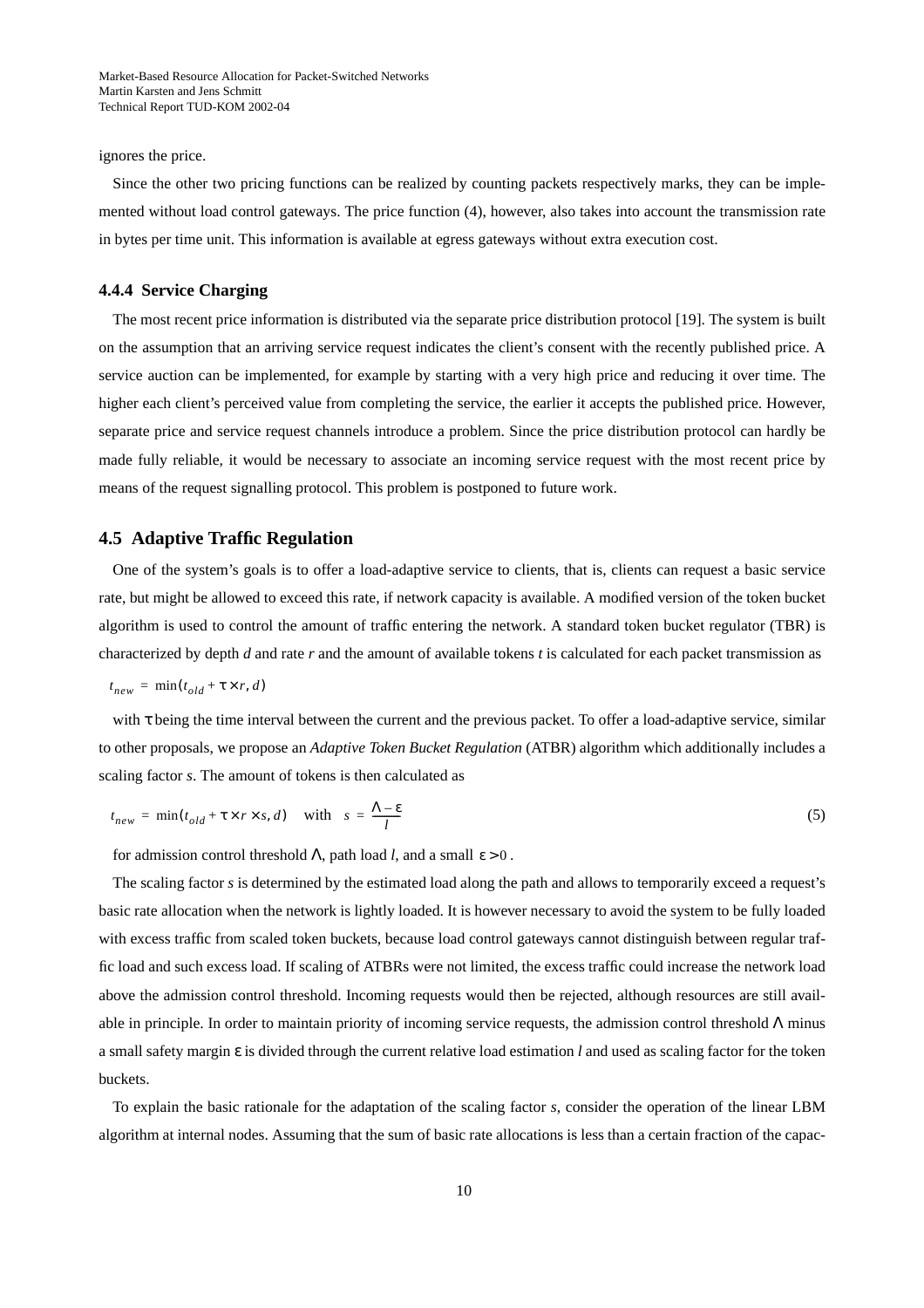ity (expressed through the admission control threshold), then at the same time, this is true for the sum of all scaled rate allocations, as well. In other words, the maximum amount of marks that a flow is responsible for, is implicitly bounded by the initial service request, which conforms to the goals of the pricing schemes presented in [section 4.4](#page-8-0). Fairness between multiple flows is obviously given, because each flow's service rate allocation is proportional to its requested rate.

The scaling factor *s* is never set below 1, such that any flow can always exploit its negotiated rate. Therefore, it is not necessary to use the adapted estimated load from [\(1\)](#page-7-0) for adaptive traffic regulation, because booked traffic automatically displaces excess traffic by increasing the relative path load.

### **4.6 Signalling**

RSVP [23] is an IETF QoS signalling protocol that is well-suited to incorporate appropriate extensions to implement the control path of the system for admission control and market-based resource allocation. RSVP is a receiverinitiated setup protocol for simplex flows and each RSVP instance on a router administers the respective outgoing link in the direction of the flow. In the context of this market-based resource allocation system, the egress gateway thus reports load information towards the ingress and the ingress carries out admission control. A new message object is used to transport load information from egress to ingress gateways, specified as:

LOAD REPORT ::= <packet count> <mark count> <byte count> <time interval> <hop count>

The information contained in this object describes the load situation along a path through the total number of packets and the number of marks received during a recent time interval. The number of transmitted bytes and the length of the observation interval are reported, as well, such that the ingress gateway has precise information about the transmission rate during the observation interval. This information is necessary to carry out the adapted load estimation [\(1\)](#page-7-0) and, more importantly, to relate the load situation to the actual usage rate for pricing function [\(4\)](#page-8-0) introduced in [sec](#page-8-0)[tion 4.4.3.](#page-8-0) While it would be possible for the ingress gateway to measure the transmission rate locally, it would then also be necessary to associate the measured transmission rate with the corresponding load situation which is observed at the other end of the network domain. This complexity can be avoided by reporting the full information from the egress gateway, which has to inspect all incoming packets anyway. The hop count is needed to compute the estimated average load, which is not discussed here in detail.

All information included in the load report, except the hop count, is gathered from a kernel-level observation module. A LOAD\_REPORT object is included into each reservation message sent from an egress to the respective ingress gateway. If no reservation message is transmitted for a certain period of time, the egress sends periodic messages to report the current load situation to the ingress. These reports are transmitted as a dedicated message type, termed Load message and contain the egress gateway's RSVP\_HOP information and the current load situation in a LOAD REPORT object. Periodic load reporting is a fallback mechanism for times of little signalling activity and ensures that the ingress gateways always have proper load information to adjust the setting of the adaptive traffic regulation as described in [section 4.5](#page-9-0). Additionally, all packets carrying signalling messages are marked with the ECT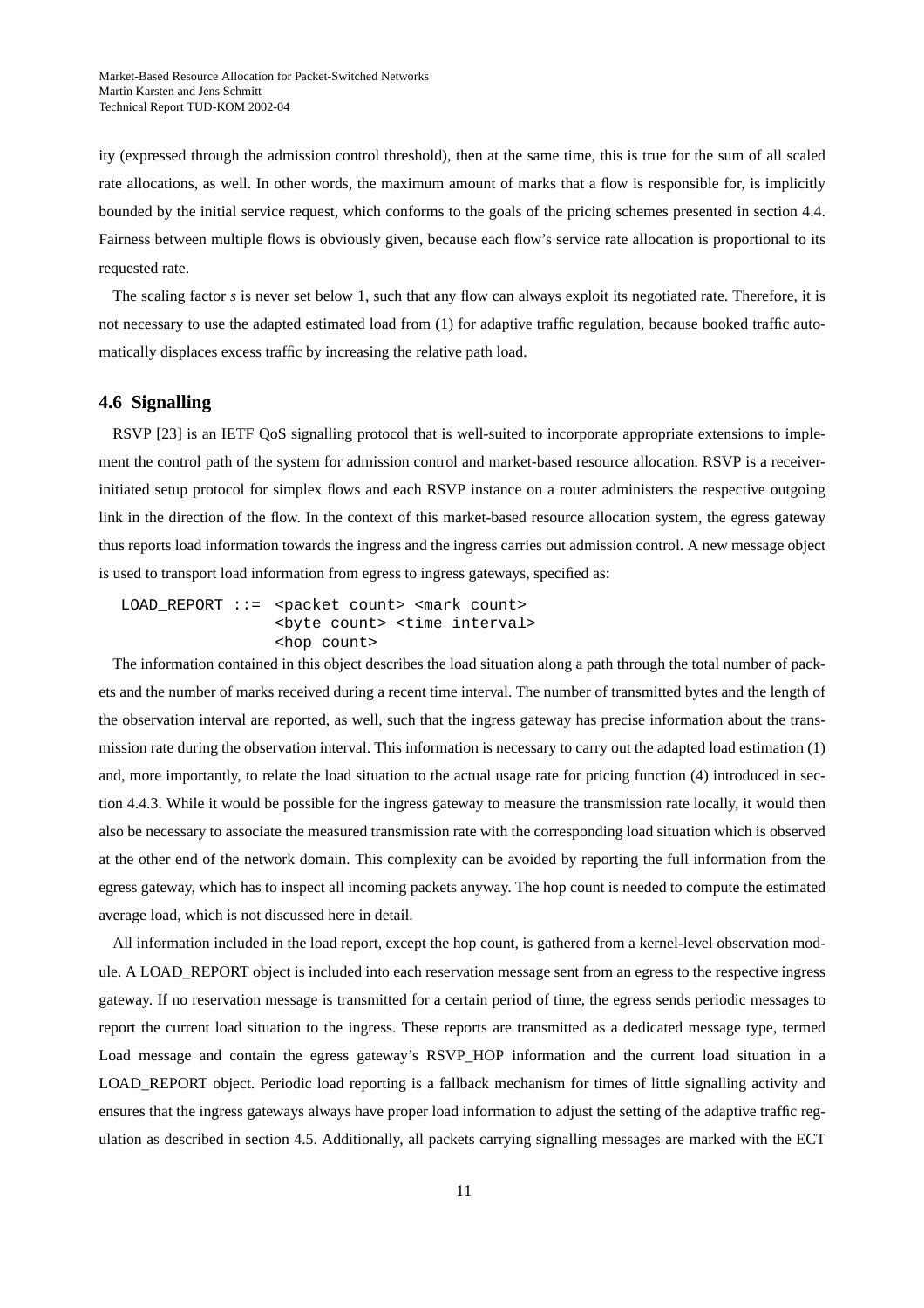<span id="page-11-0"></span>bit and are subject to load measurement and marking at internal nodes. Thus, periodic load reporting generates a small traffic stream, which allows to observe load information, even when no other traffic is present between peers. Thereby, a gateway has at least some load information available at the very beginning of the next busy period. In the prototype, the RSVP daemon is extended to create and process the above protocol elements and to appropriately interact with the gateway kernel-level module, which implements the actual handling of data packets.

#### **4.7 Prototype Implementation**

The signalling, admission control and load reporting functionality is implemented in the framework of the publicly available KOM RSVP implementation [24]. The data path modules are implemented in the ALTQ software framework, which is publicly available, as well [25]. The price setting and communication modules are implemented in Java. Load control gateways communicate with the price setting components through the COPS protocol [26]. End systems run an integrated QoS manager for price and QoS signalling, which is also implemented in Java. The system has been developed and tested in a mixed configuration of FreeBSD and Linux. The extensions presented here will also be published as open-source software. To our knowledge, no such comprehensive market-based resource allocation system exists as a real system prototype.

# **5 Evaluation**

The system is evaluated in two ways. The first challenge is to assess the economic efficiency of the market mechanisms. This question can be answered only by mathematical modelling using quite strict assumptions or, more realistically, by large-scale trials taking into account the real behaviour of real clients. Therefore, we only discuss the system's properties with respect to offering dynamic pricing for guaranteed transmission rates. The technical challenges, however, can be assessed to a large extent by lab experiments and/or simulations. This includes the reaction times of marking and edge nodes to a dynamic network load situation and the resulting convergence behaviour of the whole system, as well as a verification of the signalling procedures to communicate information between the various entities of the system. Therefore, we present quantitative experimental results to show the feedback and convergence behaviour of the system.

## **5.1 Conceptual Evaluation**

The proposed system allows for both market-based resource allocation and technical admission control. Thereby, it is possible to efficiently allocate resources to the most demanding requests while the system is not fully loaded. If for any reason the demand suddenly increases, the performance assurances of accepted flows are protected through the technical admission control function until the market mechanisms can adapt to the changing demand. For example, it might not be suitable to change the pricing structure of already accepted flows. Therefore, the delay between an increase in demand and the effectiveness of price adaptation might cover a significant time period.

Depending on the marking algorithm used, the system can offer different types of fairness among competing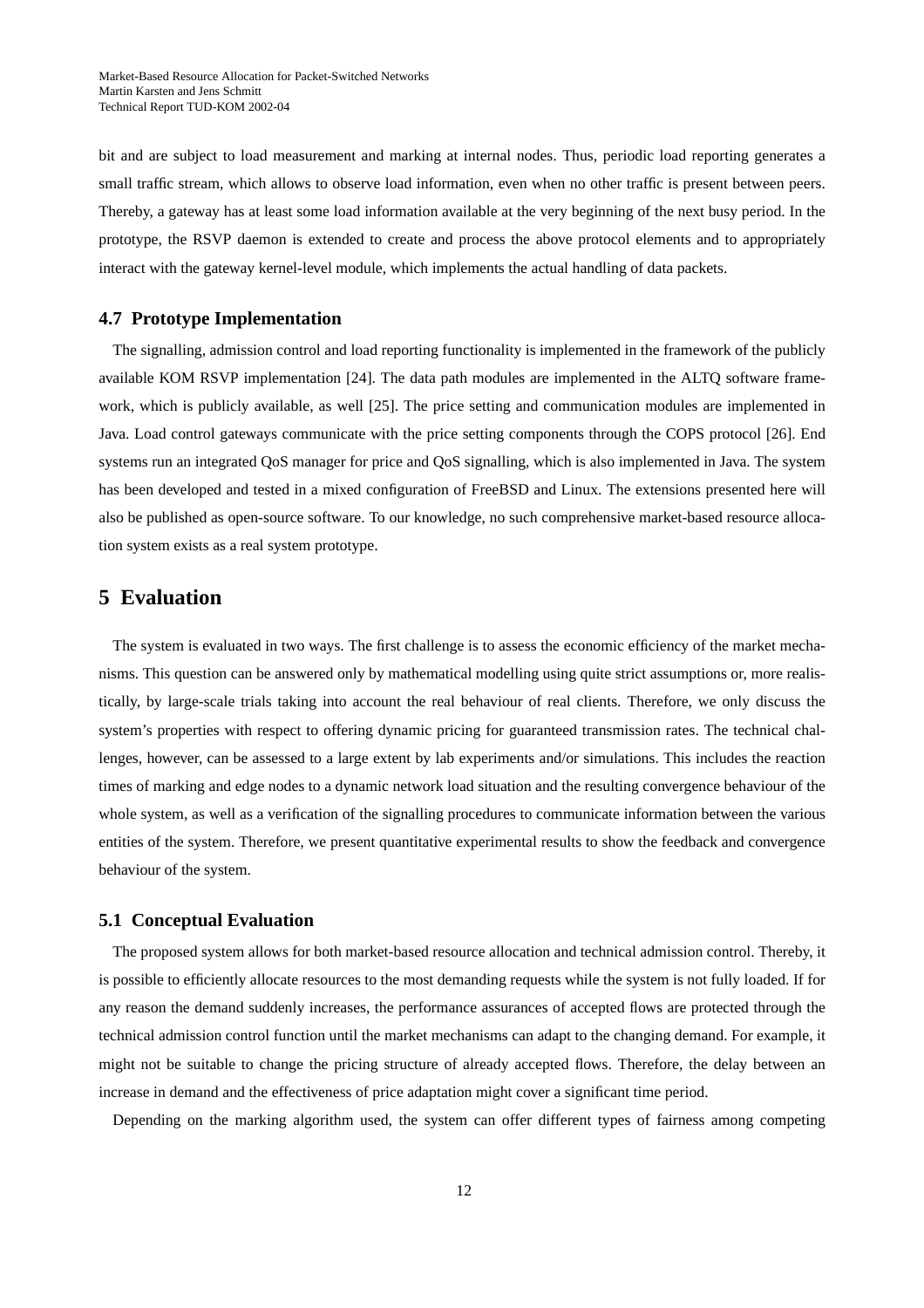

Figure 2: Experiment Topology

requests. In the context of long-lived, fixed-rate flows, threshold-based marking results in fairness with regard to bottleneck resources, because those dominate the path marking rate. Load-based marking takes into account all resources traversed by a flow, whether being the bottleneck or not. In any case, respective market mechanisms like auctions can be built based on the underlying fairness criterion.

While load-based marking can be regarded to produce a more detailed estimation of an individual flow's resource usage in relation to the system state, there is one important drawback associated with it. Whenever flows are subject to load-based marking at multiple nodes, the resulting marking rate is higher than each node's marking rate, because of the combinatorial properties of the random experiment. Therefore, plain load-based marking might lead to a suboptimal utilization of network resources. To this end, we are studying to use exponential load-based marking in combination with suitable admission control rules or a combination of load-based and threshold-based marking to overcome this restriction [21].

#### **5.2 Technical Evaluation**

All experiments are carried out in the topology shown in Figure 2. The link between node 8 and 7 is the potential bottleneck link. Nodes 4-6 are load control gateways. All nodes are standard PentiumIII/450MHz PCs running FreeBSD 4.5, enhanced by network driver polling [27]. Links operate full-duplex at 10 MBit/s. The systems' clock rate is set to 1000hz and fast forwarding of IP packets is enabled. The FreeBSD network code is slightly modified to ensure that packets from crucial network services, such as routing or address resolution, are not subject to any traffic control or policing action. We show the results of two experiments to illustrate the feedback behaviour of the system.

In the first experiment, VoIP-like sessions from node 2 to 1 and from node 3 to 1 are generated with a deterministic inter-arrival time of 0.5 seconds and a duration of 50 seconds. In total, the demand exceeds the available transmission capacity. The behaviour of the system is illustrated in [Figure 3.](#page-13-0) The periodicity of session acceptance is due to the session arrival process and the reactive nature of the system becomes apparent by observing this periodicity. Essentially, the slope and length of the increase and decrease segments of the accepted load curve represent the feedback delay in the system. The experiment clearly shows that the system is capable to effectively carry out admission control and that the reaction delay is in the order of a few seconds. It thereby also shows as a proof of concept that the proposed system can indeed be realized. Additional technical experiments studying more aggressive and randomized demand, as well as the influence of background traffic on the system, are reported in [21]. Those results also support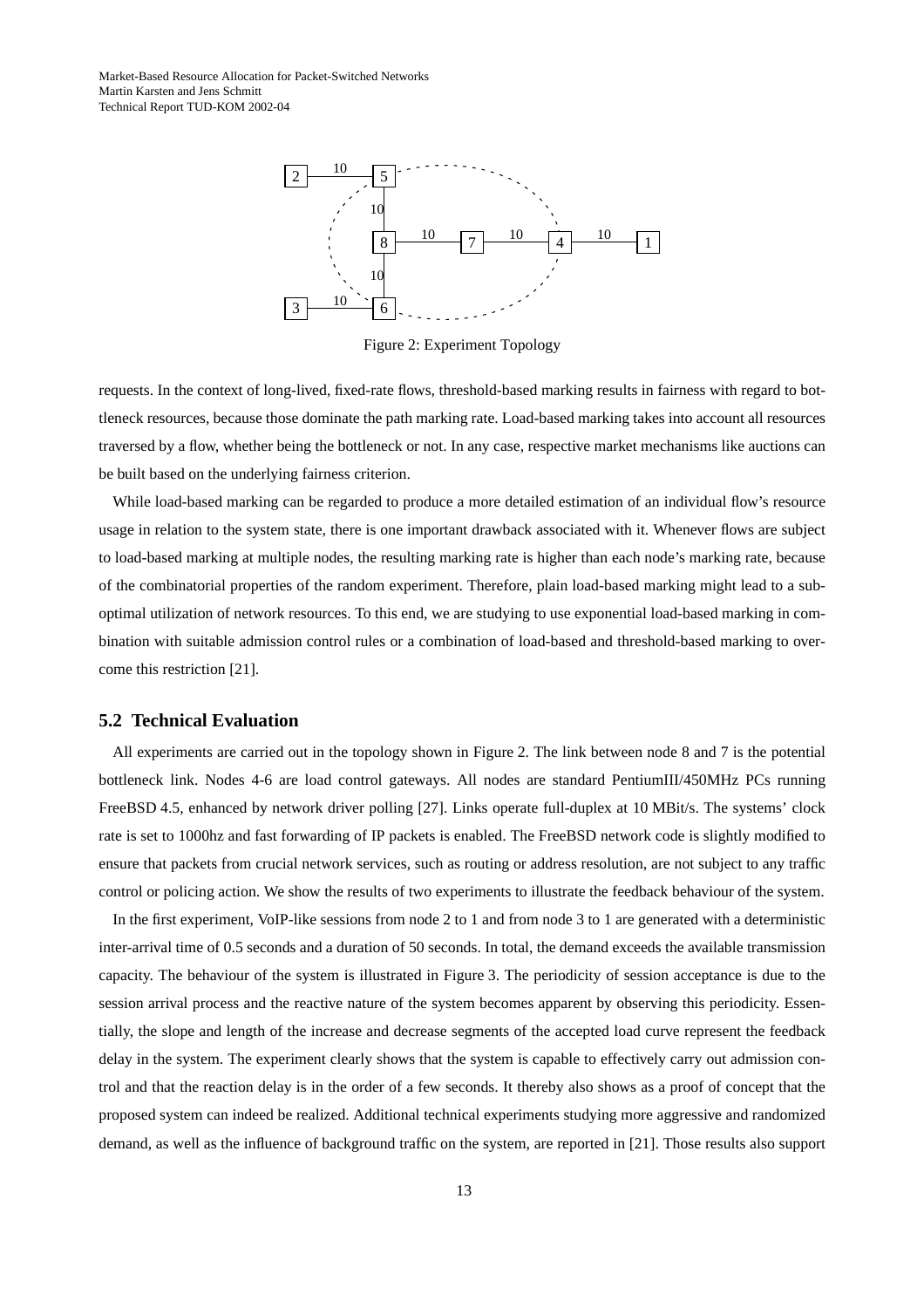<span id="page-13-0"></span>

Figure 4: Load-Adaptive Traffic Regulation

the conclusion that the system is capable to carry out precise admission control by reacting quickly to changes of the network load. Consequently, it can be expected that the inherent price adaptation that results from an increased marking rate is propagated fast enough to enable efficient resource allocation.

To verify the operation of load-adaptive traffic regulation, another experiment has been carried out with a small number of bigger flows to study the system's behaviour. Two reserved flows and some background traffic are started with a certain time interval in between to observe the reaction of the system to the changes in demand. Flows 1 and 2 are the reserved flows, but inject more traffic into the system than signalled. The result is depicted in Figure 4 and shows the ECT marking rate at edge nodes for both signalled flows, as well as the total throughput as measured at an internal node. It is apparent that the system indeed correctly regulates traffic by means of ECT marking at edge nodes according to the currently observed load situation. However, the system's reactions are quite nervous and further experiments have shown indications for a certain impact of the averaging buffer sizes and the load report periods on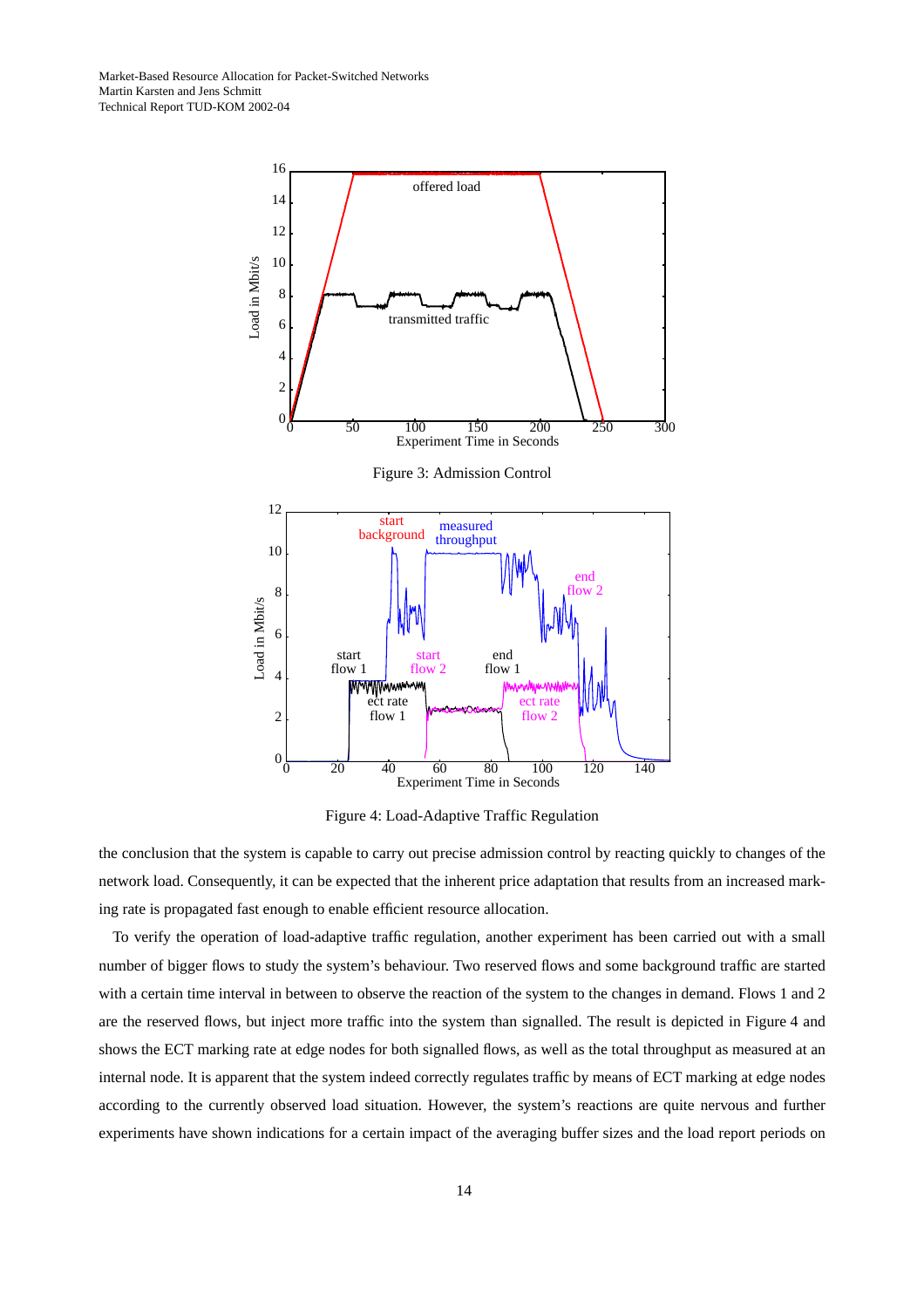<span id="page-14-0"></span>this behaviour. To this end, a detailed study of load-adaptive traffic regulation remains an issue for further research, particularly with respect to its interaction with TCP-like flow control in end systems.

Many further experiments have been carried out to verify the system's operation and admission control behaviour in combination with other marking algorithms. A number of those experiments are reported in [21].

# **6 Summary and Future Work**

We presented the system design and a prototype implementation of an admission control system to efficiently allocate the forwarding resources of a network domain by means of market mechanisms. Based on earlier proposals, this work is focused on the design details of packet marking, admission control, pricing and adaptive traffic regulation. In particular, the signalling extensions to implement such a system in the context of RSVP signalling are specified and verified. The proposed system differs from previous work in terms of its design details, which are partially influenced by real-world requirements, such as interaction with an existing signalling protocol. To our knowledge, no such comprehensive prototype system has been built, so far. The overall system design and the underlying concepts are technically evaluated by means of lab experiments. Thereby, the validity of earlier theoretical proposals is backed up.

Clearly, future work is required to further study the properties of market-based reactive resource allocation. While our results can be regarded as promising indication of the real-world feasibility, additional details need to be considered and potentially require further improvements of the system design. For example, the adaptive traffic regulation part of the system can likely be improved by appropriately adjusting internal system parameters. Additionally, the interaction of traffic from end systems using flow-control, such as TCP, with both the admission control and the traffic regulation part of the proposed system is an important research area to investigate whether multiple types of traffic flows can accurately be supported by a single-class forwarding system or whether multiple forwarding are necessary, for example by means of DiffServ-based differentiated scheduling.

## **Acknowledgements**

The authors would like to acknowledge the basic concepts and valuable input contributed by all colleagues from the M3I project team. Please see the project's web page for further details at

http://www.m3i.org

## **References**

- [1] V. Firoiu, J.-Y. L. Boudec, D. Towsley, and Z.-L. Zhang. Advances in Internet Quality of Service. Technical Report DSC200149, EPFL-DI-ICA, October 2001.
- [2] R. Braden, D. Clark, and S. Shenker. Integrated Services in the Internet Architecture: an Overview. Informational RFC 1633, June 1994.
- [3] R. Braden, L. Zhang, S. Berson, S. Herzog, and S. Jamin. Resource Reservation Protocol (RSVP) Version 1 Functional Specification. Proposed Standard RFC 2205, September 1997.
- [4] S. Shenker, C. Partridge, and R. Guerin. Specification of Guaranteed Quality of Service. Proposed Standard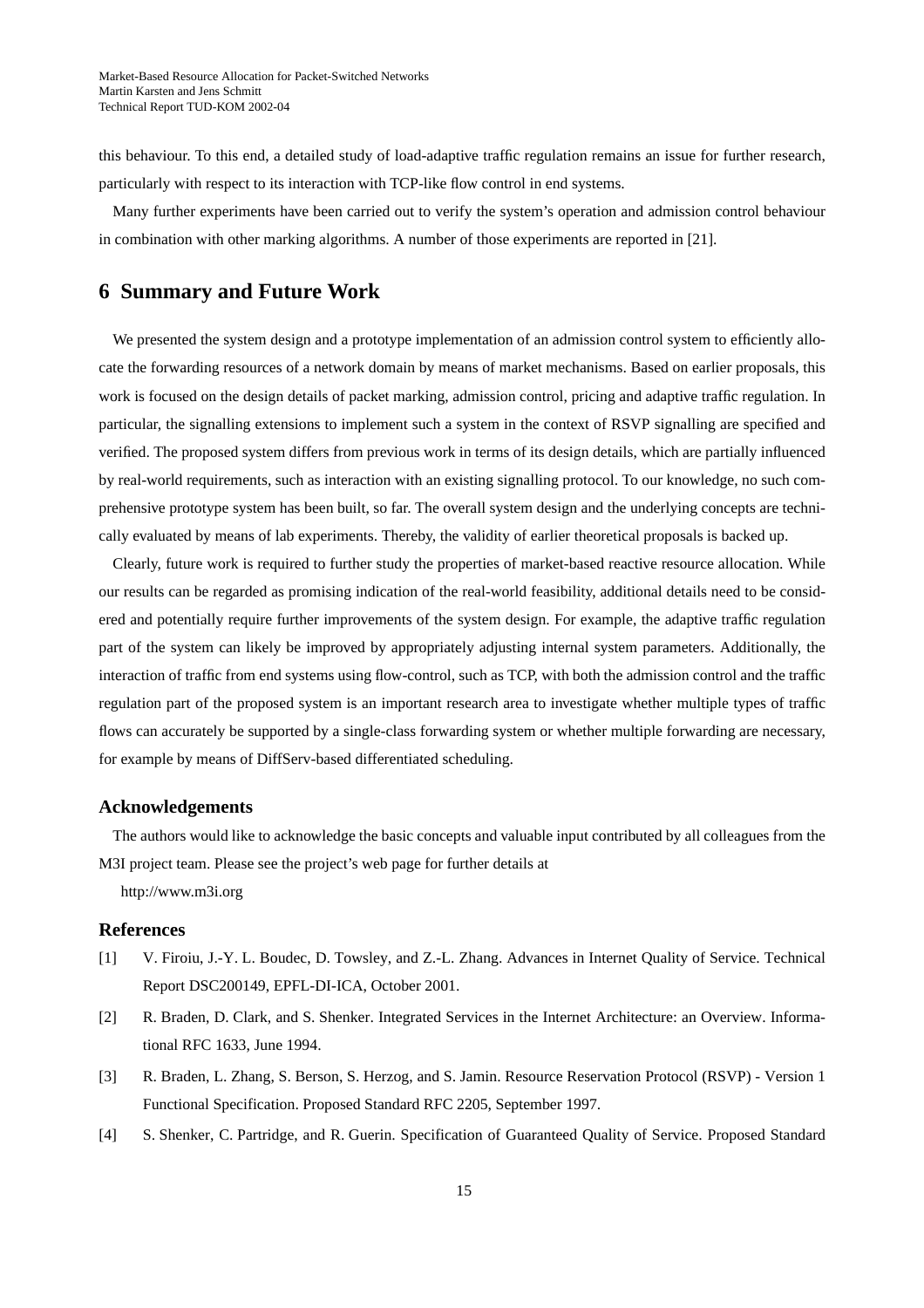RFC 2212, September 1997.

- [5] J. Wroclawski. Specification of the Controlled Load Network Element Service. Proposed Standard RFC 2211, September 1997.
- [6] S. Blake, D. Black, M. Carlson, E. Davies, Z. Wang, and W. Weiss. RFC 2475 An Architecture for Differentiated Services. Experimental RFC, December 1998.
- [7] A. Charny and J. Y. L. Boudec. Delay Bounds in a Network with Aggregate Scheduling. In *Proceedings of Quality of future Internet Services Workshop (QofIS 2000), Berlin, Germany*, pages 105–116. Springer LNCS, September 2000. ISBN 3-540-41076-7.
- [8] R. Gibbens and F. Kelly. Distributed Connection Acceptance Control for a Connectionless Network. In *Proceedings of 16th International Teletraffic Congress - ITC 16, Edinburgh, Scotland*, 1999.
- [9] F. Kelly, P. Key, and S. Zachary. Distributed Admission Control. *IEEE Journal on Selected Areas in Communications*, 18(12):2617–2628, December 2000.
- [10] L. Westberg, M. Jacobsson, G. Karagiannis, S. Oosthoek, D. Partain, V. Rexhepi, and R. Szabo. Resource Management in DiffServ Framework. Internet Draft, February 2002. Work in progress.
- [11] C. Cetinkaya and E. Knightly. Egress Admission Control. In *Proceedings of the 19th Annual Joint Conference of the IEEE Computer and Communications Societies (INFOCOM'2000)*, pages 1471–1480. IEEE, March 2000.
- [12] J. K. MacKie-Mason and H. R. Varian. Pricing the Internet. In *"Public Access to the Internet"*. JFK School of Government, Harvard University, May 1993. available from http://www.spp.umich.edu/spp/papers/jmm/ Pricing\_the\_Internet.ps.Z.
- [13] M. H. Rothkopf, A. Pekec, and R. M. Harstad. Computationally Manageable Combinational Auctions. *Management Science*, 44(8), August 1998.
- [14] M. Karsten, J. Schmitt, L. Wolf, and R. Steinmetz. An Embedded Charging Approach for RSVP. In *Proceedings of the Sixth IEEE/IFIP International Workshop on Quality of Service (IWQoS'98), Napa, USA*, pages 91– 100. IEEE/IFIP, May 1998. ISBN 0-7803-4482-0.
- [15] P. Reichl, G. Fankhauser, and B. Stiller. Auction Models for Multi-Provider Internet Connections. In *Proceedings of 10. GI/ITG Fachtagung MMB'99, Trier, Germany*. VDE-Verlag, September 1999.
- [16] R. Andreassen, editor. *M3I Deliverable 1 Requirements Specification Reference Model*. EU 5th Framework, Program IST, Project 11429 (M3I), June 2000. Available from http://www.m3i.org/results/m3idel01v7\_1.pdf.
- [17] K. Ramakrishnan and S. Floyd. RFC 2481 A Proposal to add Explicit Congestion Notification (ECN) to IP. Experimental RFC, January 1999.
- [18] K. Nichols, S. Blake, F. Baker, and D. Black. Definition of the Differentiated Services Field (DS Field) in the IPv4 and IPv6 Headers. Proposed Standard RFC 2474, December 1998.
- [19] O. Heckmann, V. Darlagiannis, M. Karsten, and R. Steinmetz. A Price Communication Protocol for a Multi-